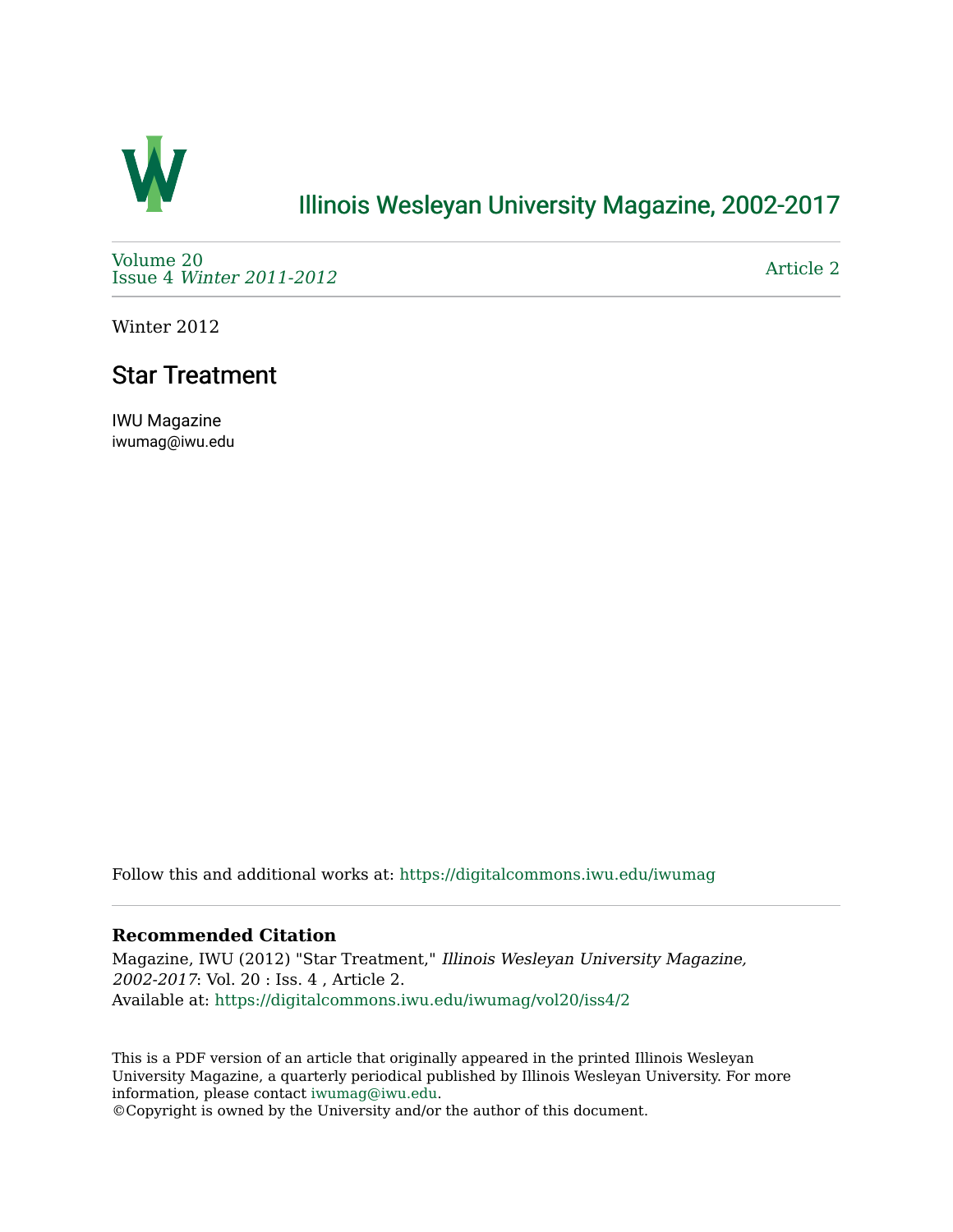# Star Treatment

With events that included a blockbuster film premiere and the annual Alumni Awards, IWU celebrated Homecoming 2011 in style.



**The hit DreamWorks Animation movie** *Puss in Boots* **had its world premiere at the Hansen Student Center.**

It was a year to honor those who work behind the scenes and take the stage at Illinois Wesleyan's 2011 Homecoming, titled "Lights, Camera, Action," held Oct. 21-23.

Among the weekend's highlights, the hit DreamWorks Animation movie *Puss in Boots* had its world premiere at the Hansen Student Center, thanks to alumnus Bill Damaschke '85, chief creative officer of the animation company responsible for the enormously successful *Shrek* and *Kung Fu Panda* films.

Damaschke hosted a screening, and was later awarded the 2011 Distinguished Alumni Award at the annual Homecoming Luncheon held in the Shirk Athletic Center. Other alumni were presented Young Alumnus and Loyalty awards at the luncheon. Below are excerpts of the winners' acceptance remarks, as well as from "Back to College" classes taught by two of the recipients.

## **Bill Damaschke '85, Distinguished Alumni Award**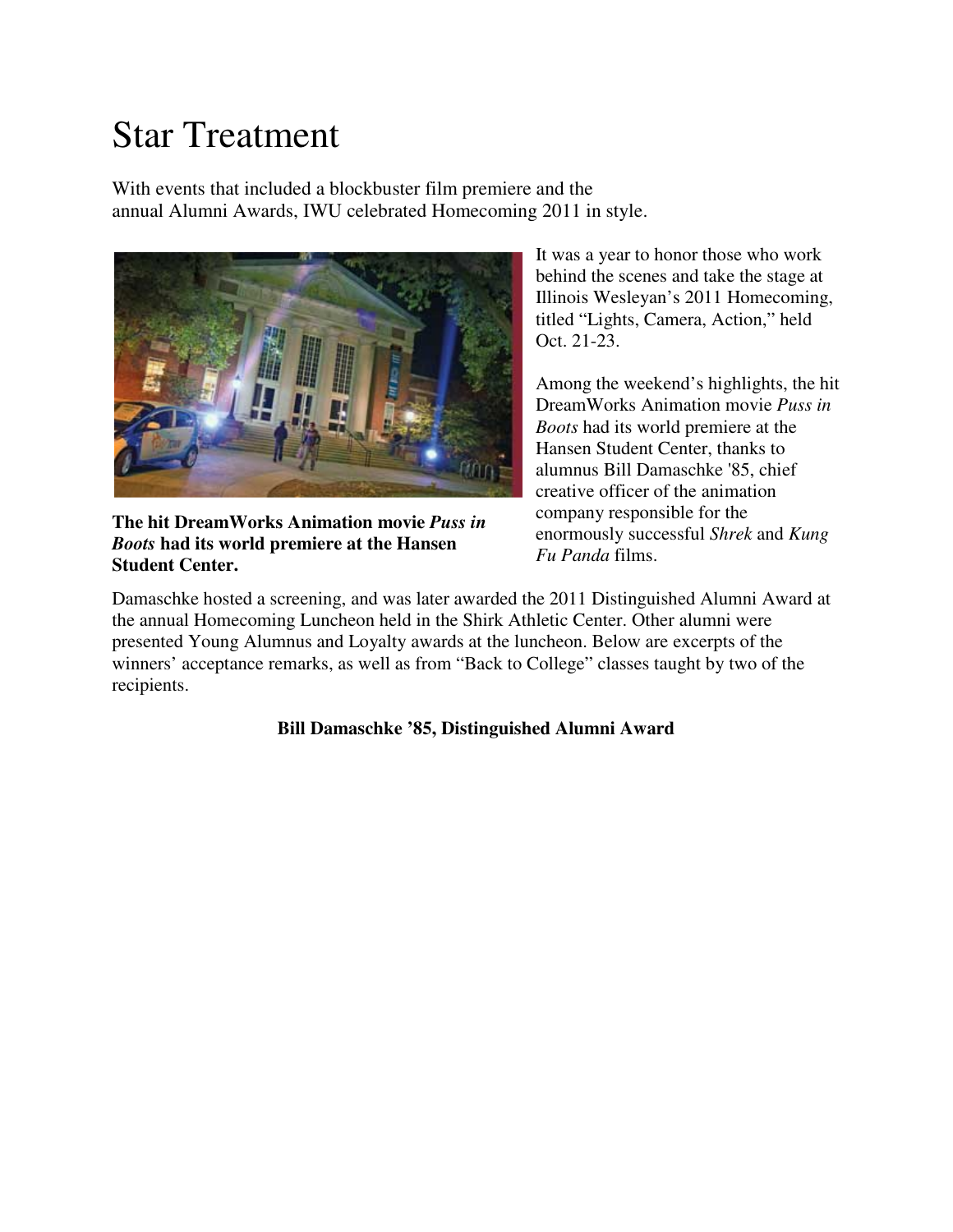**What he does:** As chief creative officer for DreamWorks Animation, Bill is responsible for leading the creative and artistic direction of the animation studios. He has been involved in hits such as Academy Award-winning *Shrek*, Academy Award-nominated *How to Train Your Dragon* and the recently released *Puss in Boots*, which had its world premiere at a Homecoming screening hosted by Bill. He also oversees all live theatrical productions, including the Tony Award-winning *Shrek: The Musical*.

**What's next:** Among many projects, Bill is working on a "hybrid film" due out in 2014 called *Me and My Shadow*. The movie will combine traditional animation and computer-generated filming techniques. "The rule of the shadow world is we're casters, they're shadows, they follow. But what if one day your shadow took over and started dragging you around because they just couldn't take it anymore?"

**IWU's influence on his career:** "Every day I look back at what I learned here — whether it was about creativity or taking risks — those kind of things serve me every single day and I'm really happy and



**Bill Damaschke '85 is shown at the premiere of** *Puss in Boots.*

proud that I have the foundation I got here at Illinois Wesleyan."

**On the power of yes:** "I always say you must come from a place of 'yes.' Yes is the most important word to use. It's so easy to come up with all the reasons why something might not work, especially in a creative environment. … I don't think you can really innovate and be creative and actually accomplish anything unless you really think from a place of yes. Yes is about opportunities — it's the ability to take risks. It's about the environment I had here at school."

**On curiosity and the liberal arts:** "I think curiosity about other things in the world is reallyimportant. I think that if you're intellectually curious and you go to a liberal arts college and you take classes outside the things you think you want to do, those things will always come back to serve you later on. If you think you know what you want and what you're going to do, you are wrong. You actually don't know."

## **Eric Snowden '00, Robert M. Montgomery Outstanding Young Alumni Award**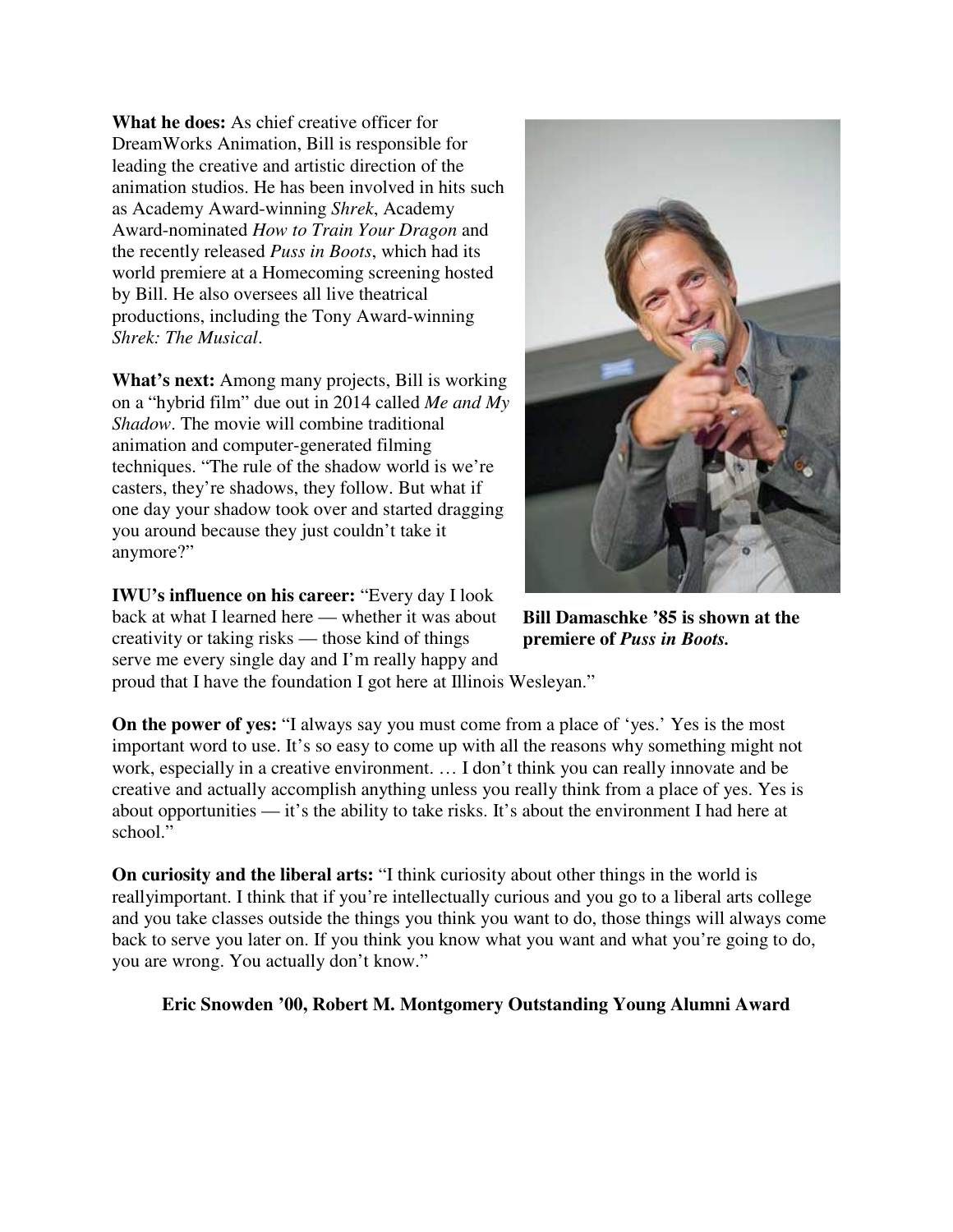

**Eric Snowden '00 taught a popular Back to College class.**

**What he does:** As the vice president of direct-to-fan creative and technology at Atlantic Records, Eric oversees all design, development and project management for the digital department. He also teaches workshops and classes in photography, digital imaging and Web design for such institutions as the Parsons School of Design and Anderson Ranch Arts Center in Colorado.

**On switching from chemistry to art:** "I was a chemistry major for about the first semester I was here [at Illinois Wesleyan] and realized it wasn't quite the right fit for me.

Nothing against science or chemistry, but I realized pretty early on that I wasn't going to be very good at something that I wasn't in love with."

**Maintaining a Wesleyan connection:** "I really realized how Wesleyan has been a common thread throughout all of my jobs. I've worked with Wesleyan graduates in three different states, in three different jobs. It seems like everywhere I go, I'm leaving from one connection to the next. It's been really a beautiful thing."

**How to keep a fresh perspective:** "For creative people and for people who are designing or coming up with new ideas, it's extremely important to have something else other than work. To make sure that you're being creative in other ways, that you're getting tactile with your hands, that you're actually making things. I think it's easy to get in the same repetition, and if you don't break out of that, everything you do gets stale."

**Deon Hornsby '97, Loyalty Award**